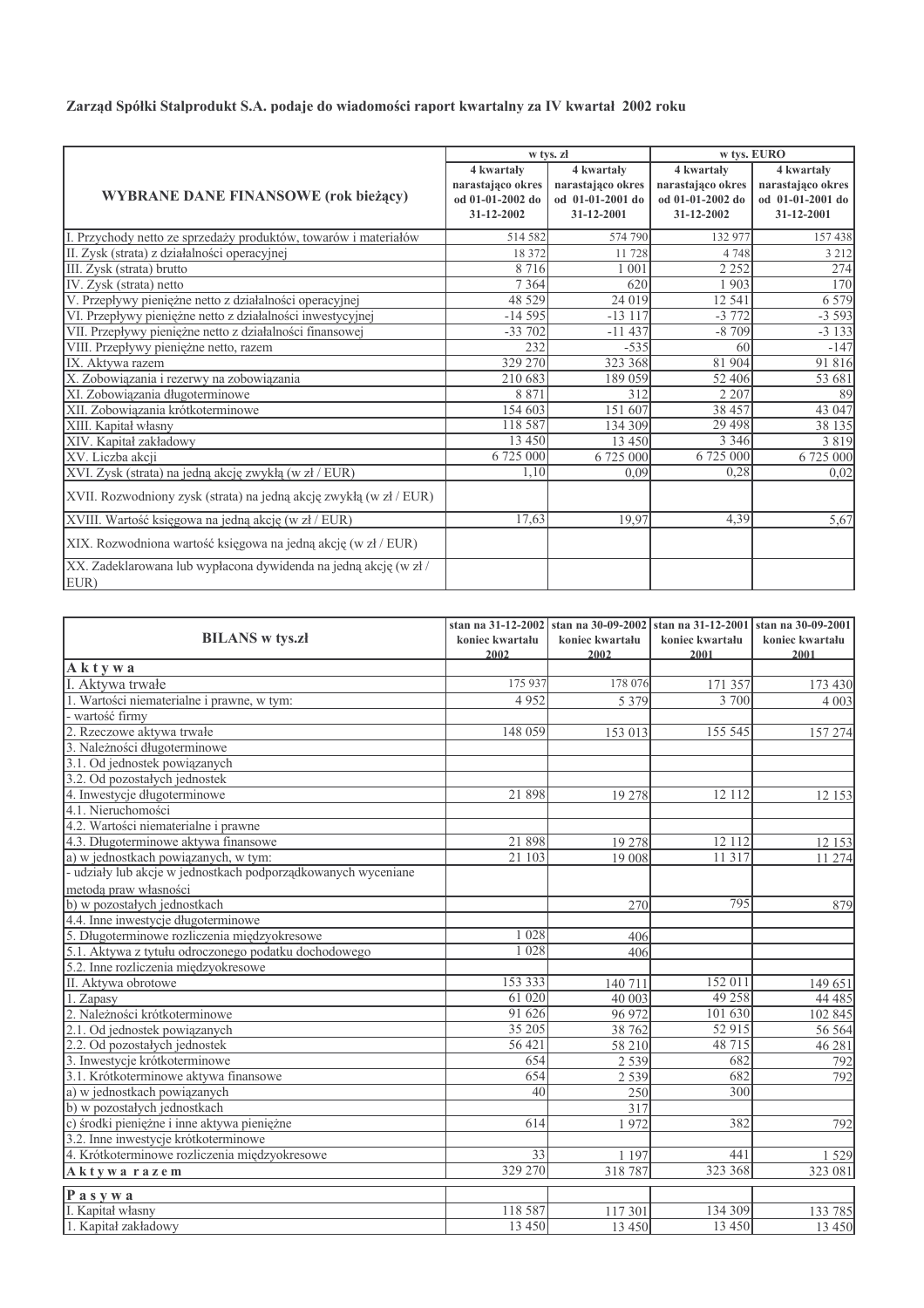| POZYCJE POZABILANSOWE w tys. zł                                                                                 | stan na 31-12-2002<br>koniec kwartału<br>2002 | stan na 30-09-2002<br>koniec kwartału<br>2002 | stan na 31-12-2001<br>koniec kwartału<br>2001 | stan na 30-09-2001<br>koniec kwartału<br>2001 |
|-----------------------------------------------------------------------------------------------------------------|-----------------------------------------------|-----------------------------------------------|-----------------------------------------------|-----------------------------------------------|
|                                                                                                                 |                                               |                                               |                                               |                                               |
| Rozwodniona wartość księgowa na jedną akcję (w zł)                                                              |                                               |                                               |                                               |                                               |
| Rozwodniona liczba akcji                                                                                        |                                               |                                               |                                               |                                               |
| Wartość księgowa na jedną akcję (w zł)                                                                          | 17,63                                         | 17.44                                         | 19.97                                         | 6 725 000<br>19,89                            |
| Liczba akcji                                                                                                    | 6 725 000                                     | 6 725 000                                     | 6 725 000                                     | 133 785                                       |
| Wartość księgowa                                                                                                | 118 587                                       | 117 301                                       | 134 309                                       |                                               |
| Pasywarazem                                                                                                     | 329 270                                       | 318787                                        | 323 368                                       | 323 081                                       |
| b) krótkoterminowe                                                                                              | 16                                            | 12                                            | 131                                           |                                               |
| a) długoterminowe                                                                                               |                                               |                                               |                                               |                                               |
| 4.2. Inne rozliczenia międzyokresowe                                                                            | 16                                            | 12                                            | 131                                           |                                               |
| 4.1. Ujemna wartość firmy                                                                                       | 28 26 2                                       | 29 836                                        | 30 471                                        | 31 537                                        |
| 4. Rozliczenia międzyokresowe                                                                                   | 28 278                                        | 29 848                                        | 30 602                                        | 31 537                                        |
| 3.3. Fundusze specjalne                                                                                         | 2014                                          | 2010                                          | 1889                                          | 1961                                          |
| 3.2. Wobec pozostałych jednostek                                                                                | 84 238                                        | 82 203                                        | 81 054                                        | 88 458                                        |
| 3.1. Wobec jednostek powiązanych                                                                                | 68 351                                        | 68 595                                        | 68 664                                        | 60 278                                        |
| 3. Zobowiązania krótkoterminowe                                                                                 | 154 603                                       | 152 808                                       | 151 607                                       | 150 697                                       |
| 2.2. Wobec pozostałych jednostek                                                                                | 8 8 7 1                                       | 156                                           | 312                                           | 312                                           |
| 2.1. Wobec jednostek powiązanych                                                                                |                                               |                                               |                                               |                                               |
| 2. Zobowiązania długoterminowe                                                                                  | 8871                                          | 156                                           | 312                                           | 312                                           |
| b) krótkoterminowe                                                                                              |                                               |                                               |                                               |                                               |
| a) długoterminowe                                                                                               |                                               |                                               |                                               |                                               |
| 1.3. Pozostałe rezerwy                                                                                          |                                               |                                               |                                               |                                               |
| b) krótkoterminowa                                                                                              | 2079                                          | 2079                                          |                                               |                                               |
| a) długoterminowa                                                                                               | 11 743                                        | 10 987                                        |                                               |                                               |
| 1.2. Rezerwa na świadczenia emerytalne i podobne                                                                | 13 822                                        | 13 066                                        |                                               |                                               |
| 1.1. Rezerwa z tytułu odroczonego podatku dochodowego                                                           | 5109                                          | 5 608                                         | 6 5 3 8                                       | 6750                                          |
| 1. Rezerwy na zobowiązania                                                                                      | 18931                                         | 18 674                                        | 6 5 3 8                                       | 6750                                          |
| 9. Odpisy z zysku netto w ciągu roku obrotowego (wielkość ujemna)<br>II. Zobowiązania i rezerwy na zobowiązania | 210 683                                       | 201 486                                       | 189 059                                       | 189 296                                       |
|                                                                                                                 |                                               |                                               |                                               |                                               |
| 8. Zysk (strata) netto                                                                                          | 7 3 6 4                                       | 6 0 7 8                                       | 620                                           | 96                                            |
| 7. Zysk (strata) z lat ubiegłych                                                                                | $-13066$                                      | $-13066$                                      |                                               |                                               |
| 5. Kapitał z aktualizacji wyceny<br>6. Pozostałe kapitały rezerwowe                                             | 84 794                                        | 268<br>84 794                                 | 84 174                                        | 271<br>84 174                                 |
| 4. Kapitał zapasowy                                                                                             | 268                                           | 35 797                                        | 271                                           | 35 794                                        |
| 3. Akcje (udziały) własne (wielkość ujemna)                                                                     | $-100020$<br>35 797                           | $-100020$                                     | 35 794                                        |                                               |
|                                                                                                                 |                                               |                                               |                                               |                                               |
| 2. Należne wpłaty na kapitał zakładowy (wielkość ujemna)                                                        |                                               |                                               |                                               |                                               |

| <b>POZYCJE POZABILANSOWE</b> w tys. zł         | koniec kwartału<br>2002 | koniec kwartału<br>2002 | koniec kwartału<br>2001 | koniec kwartału<br>2001 |
|------------------------------------------------|-------------------------|-------------------------|-------------------------|-------------------------|
| 1. Należności warunkowe                        |                         |                         |                         |                         |
| 1.1. Od jednostek powiązanych (z tytułu)       |                         |                         |                         |                         |
| - otrzymanych gwarancji i poręczeń             |                         |                         |                         |                         |
|                                                |                         |                         |                         |                         |
| 1.2. Od pozostałych jednostek (z tytułu)       |                         |                         |                         |                         |
| - otrzymanych gwarancji i poręczeń             |                         |                         |                         |                         |
|                                                |                         |                         |                         |                         |
| 2. Zobowiązania warunkowe                      | 24 3 15                 | 24 3 1 5                | 24 000                  | 45 000                  |
| 2.1. Na rzecz jednostek powiązanych (z tytułu) | 24 3 1 5                | 24 3 15                 | 24 000                  | 40 000                  |
| - udzielonych gwarancji i poręczeń             | 24 3 15                 | 24 3 15                 | 24 000                  | 40 000                  |
|                                                |                         |                         |                         |                         |
| 2.2. Na rzecz pozostałych jednostek (z tytułu) |                         |                         |                         | 5 0 0 0                 |
| - udzielonych gwarancji i poręczeń             |                         |                         |                         | 5 0 0 0                 |
|                                                |                         |                         |                         |                         |
| 3. Inne (z tytułu)                             |                         |                         |                         |                         |
|                                                |                         |                         |                         |                         |
| Pozycje pozabilansowe, razem                   | 24 3 15                 | 24 3 15                 | 24 000                  | 45 000                  |
|                                                | 4 kwartał / 2002        | 4 kwartały              | 4 kwartał / 2001        | 4 kwartały              |
|                                                | okres od 01-10-         | narastająco / 2002      | okres od 01-10-         | narastająco / 2001      |
| RACHUNEK ZYSKÓW I STRAT w tys. zł              | 2002 do 31-12-2002      | okres od 01-01-         | 2001 do 31-12-2001      | okres od 01-01-         |

| RACHUNEK ZYSKÓW I STRAT w tys. zł                                  | $T N$ with $T$ and $T$ and $T$<br>okres od 01-10-<br>2002 do 31-12-2002 | $\tau$ in $\eta$ are carefully<br>narastająco / 2002<br>okres od $01-01$ - | $T N$ with $U$ and $V$ and $V$<br>okres od 01-10-<br>2001 do 31-12-2001 | $\tau$ in warranteer<br>narastajaco / 2001<br>okres od 01-01-<br>2001 do 31-12-2001 |
|--------------------------------------------------------------------|-------------------------------------------------------------------------|----------------------------------------------------------------------------|-------------------------------------------------------------------------|-------------------------------------------------------------------------------------|
|                                                                    |                                                                         | 2002 do 31-12-<br>2002                                                     |                                                                         |                                                                                     |
| I. Przychody netto ze sprzedaży produktów, towarów i materiałów, w | 140 310                                                                 | 514 582                                                                    | 139 326                                                                 | 574 790                                                                             |
| - od jednostek powiązanych                                         | 39 039                                                                  | 146 176                                                                    | 20 025                                                                  | 172 437                                                                             |
| 1. Przychody netto ze sprzedaży produktów                          | 122 158                                                                 | 462 336                                                                    | 109 725                                                                 | 474 379                                                                             |
| 2. Przychody netto ze sprzedaży towarów i materiałów               | 18 152                                                                  | 52 246                                                                     | 29 601                                                                  | 100 411                                                                             |
| II. Koszty sprzedanych produktów, towarów i materiałów, w tym:     | 126 498                                                                 | 468 153                                                                    | 132 156                                                                 | 537 144                                                                             |
| - od jednostek powiązanych                                         | 37422                                                                   | 136 515                                                                    | 19 3 7 6                                                                | 161 122                                                                             |
| 1. Koszt wytworzenia sprzedanych produktów                         | 108 466                                                                 | 415 970                                                                    | 102 860                                                                 | 438 107                                                                             |
| 2. Wartość sprzedanych towarów i materiałów                        | 18 032                                                                  | 52 183                                                                     | 29 29 6                                                                 | 99 037                                                                              |
|                                                                    |                                                                         |                                                                            |                                                                         |                                                                                     |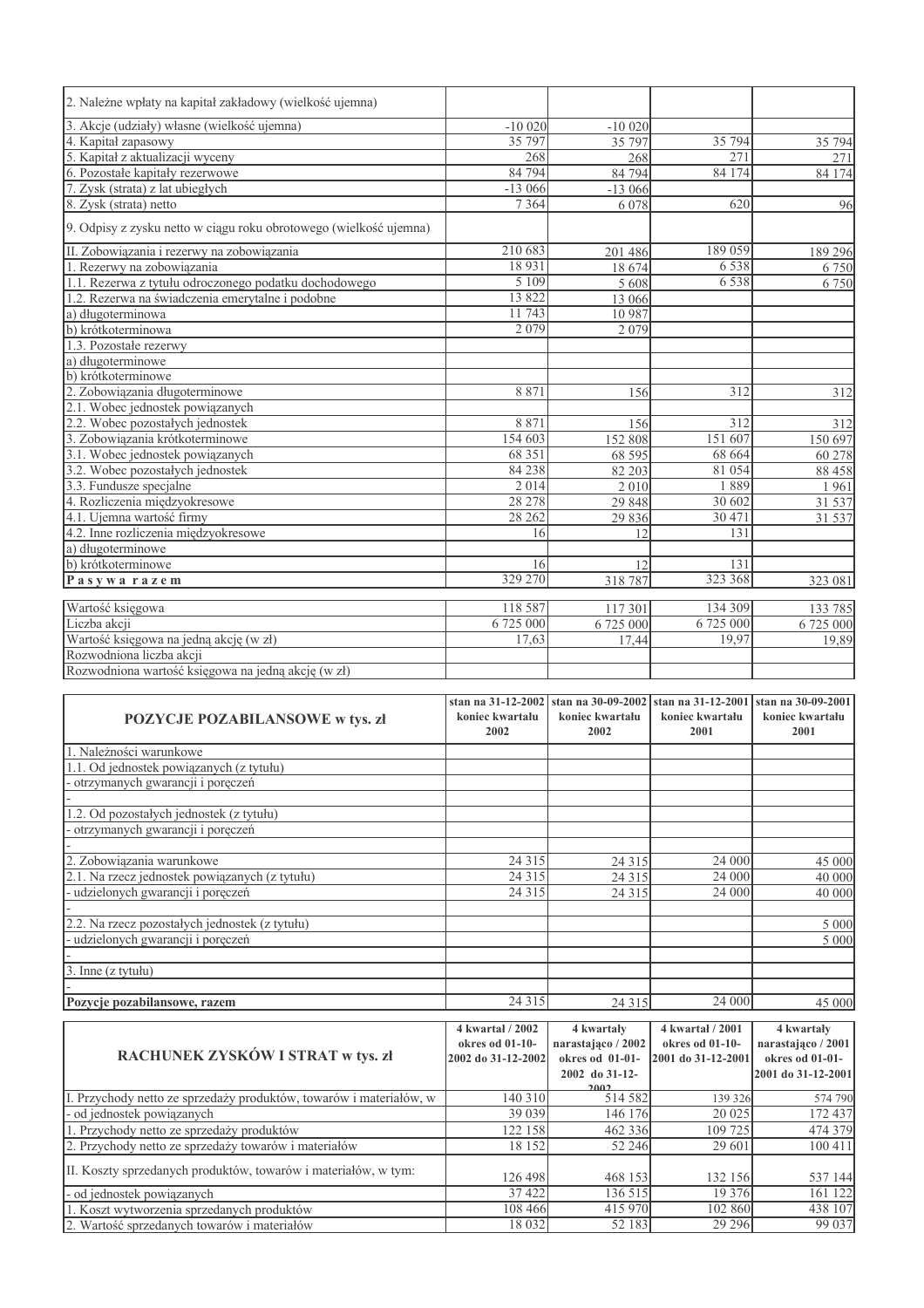|                                                                    | 13812     | 46 429          |           |         |
|--------------------------------------------------------------------|-----------|-----------------|-----------|---------|
| III. Zysk (strata) brutto ze sprzedaży (I-II)                      |           |                 | 7 1 7 0   | 37 646  |
| IV. Koszty sprzedaży                                               | 2 7 9 4   | 8 8 0 1         | 2431      | 10 030  |
| V. Koszty ogólnego zarządu                                         | 8752      | 25 361          | 5 9 7 7   | 21 993  |
| VI. Zysk (strata) na sprzedaży (III-IV-V)                          | 2 2 6 6   | 12 267          | $-1238$   | 5 6 2 3 |
| VII. Pozostałe przychody operacyjne                                | 1942      | 6 5 5 1         | 4 5 5 4   | 8 3 7 6 |
| 1. Zysk ze zbycia niefinansowych aktywów trwałych                  | 1 3 4 2   | 4 1 6 3         | 3 5 5 2   | 3782    |
| 2. Dotacje                                                         |           |                 |           |         |
| 3. Inne przychody operacyjne                                       | 600       | 2 3 8 8         | 1 0 0 2   | 4 5 9 4 |
| VIII. Pozostałe koszty operacyjne                                  | 176       | 446             | 556       | 2 2 7 1 |
| 1. Strata ze zbycia niefinansowych aktywów trwałych                |           |                 |           |         |
| 2. Aktualizacja wartości aktywów niefinansowych                    | 32        | 44              |           |         |
| 3. Inne koszty operacyjne                                          | 144       | 402             | 556       | 2 2 7 1 |
| IX. Zysk (strata) z działalności operacyjnej (VI+VII-VIII)         | 4 0 3 2   | 18 372          | 2 760     | 11728   |
| X. Przychody finansowe                                             | 1 1 8 9   | 5 8 9 0         | 2 3 2 3   | 9 2 9 5 |
| 1. Dywidendy i udziały w zyskach, w tym:                           |           | 294             |           |         |
| od jednostek powiązanych                                           |           | 294             |           |         |
| 2. Odsetki, w tym:                                                 | 10        | 1261            | 174       | 1962    |
| - od jednostek powiązanych                                         |           | $\overline{29}$ |           | 671     |
| 3. Zysk ze zbycia inwestycji                                       |           |                 |           |         |
| 4. Aktualizacja wartości inwestycji                                |           |                 |           |         |
| 5. Inne                                                            | 1179      | 4 3 3 5         | 2 1 4 9   | 7333    |
| XI. Koszty finansowe                                               | 4058      | 15 5 22         | 4413      | 20 022  |
| 1. Odsetki, w tym:                                                 | 2 0 6 8   | 8 3 7 5         | 2 9 4 2   | 11588   |
| dla jednostek powiązanych                                          |           |                 |           |         |
| 2. Strata ze zbycia inwestycji                                     |           |                 |           |         |
| 3. Aktualizacja wartości inwestycji                                | 500       | 1 0 2 5         |           |         |
| 4. Inne                                                            | 490       | 6 1 2 2         | 1471      | 8 4 3 4 |
| XII. Zysk (strata) z działalności gospodarczej (IX+X-XI)           | 1 1 6 3   | 8 7 4 0         | 670       | 1 0 0 1 |
| XIII. Wynik zdarzeń nadzwyczajnych (XIII.1. - XIII.2.)             | $-24$     | $-24$           |           |         |
| 1. Zyski nadzwyczajne                                              |           |                 |           |         |
| 2. Straty nadzwyczajne                                             | 24        | 24              |           |         |
| XIV. Zysk (strata) brutto (XII+/-XIII)                             | 1 1 3 9   | 8716            | 670       | 1001    |
| XV. Podatek dochodowy                                              | $-147$    | 1 3 5 2         | 146       | 381     |
| a) część bieżąca                                                   | $-147$    | 1 3 5 2         | 146       | 381     |
| b) część odroczona                                                 |           |                 |           |         |
|                                                                    |           |                 |           |         |
| XVI. Pozostałe obowiązkowe zmniejszenia zysku (zwiększenia straty) |           |                 |           |         |
| XVII. Udział w zyskach (stratach) netto jednostek                  |           |                 |           |         |
| podporządkowanych wycenianych metodą praw własności                |           |                 |           |         |
|                                                                    |           |                 |           |         |
| XVIII. Zysk (strata) netto (XIV-XV-XVI+/-XVII)                     | 1 2 8 6   | 7 3 6 4         | 524       | 620     |
| Zysk (strata) netto (zaktualizowany)                               | 7 3 6 4   |                 | 620       |         |
| Średnia ważona liczba akcji zwykłych                               | 6 725 000 |                 | 6 725 000 |         |
| Zysk (strata) na jedną akcję zwykłą (w zł)                         | 1,10      |                 | 0.09      |         |
| Średnia ważona przewidywana liczba akcji zwykłych                  |           |                 |           |         |
| Rozwodniony zysk (strata) na jedną akcję zwykłą (w zł)             |           |                 |           |         |
|                                                                    |           |                 |           |         |

|                                                                | 4 kwartał / 2002   | 4 kwartały         | 4 kwartał / 2001   | 4 kwartały         |
|----------------------------------------------------------------|--------------------|--------------------|--------------------|--------------------|
| ZESTAWIENIE ZMIAN W SKONSOLIDOWANYM                            | okres od 01-10-    | narastająco / 2002 | okres od 01-10-    | narastająco / 2001 |
| KAPITALE WŁASNYM w tys. zł                                     | 2002 do 31-12-2002 | okres od 01-01-    | 2001 do 31-12-2001 | okres od 01-01-    |
|                                                                |                    | 2002 do 31-12-     |                    | 2001 do 31-12-2001 |
| I.Kapitał własny na początek okresu (BO)                       | 117 301            | 2002<br>121 243    | 133 785            | 137 157            |
|                                                                |                    |                    |                    |                    |
| a) zmiany przyjętych zasad (polityki) rachunkowości            |                    |                    |                    |                    |
| b) korekty błędów podstawowych                                 |                    |                    |                    |                    |
| I.a. Kapitał własny na początek okresu (BO), po uzgodnieniu do |                    |                    |                    |                    |
| danych porównywalnych                                          | 117 301            | 121 243            | 133 785            | 137 157            |
| 1. Kapitał zakładowy na początek okresu                        | 13 4 50            | 13 4 5 0           | 13 4 5 0           | 13 450             |
| 1.1. Zmiany kapitału zakładowego                               |                    |                    |                    |                    |
| a) zwiększenia (z tytułu)                                      |                    |                    |                    |                    |
| - emisji akcji (wydania udziałów)                              |                    |                    |                    |                    |
|                                                                |                    |                    |                    |                    |
| b) zmniejszenia (z tytułu)                                     |                    |                    |                    |                    |
| - umorzenia akcji (udziałów)                                   |                    |                    |                    |                    |
|                                                                |                    |                    |                    |                    |
| 1.2. Kapitał zakładowy na koniec okresu                        | 13 450             | 13 450             | 13 4 50            | 13 450             |
| 2. Należne wpłaty na kapitał zakładowy na początek okresu      |                    |                    |                    |                    |
| 2.1. Zmiany należnych wpłat na kapitał zakładowy               |                    |                    |                    |                    |
| a) zwiększenia (z tytułu)                                      |                    |                    |                    |                    |
|                                                                |                    |                    |                    |                    |
| b) zmniejszenia (z tytułu)                                     |                    |                    |                    |                    |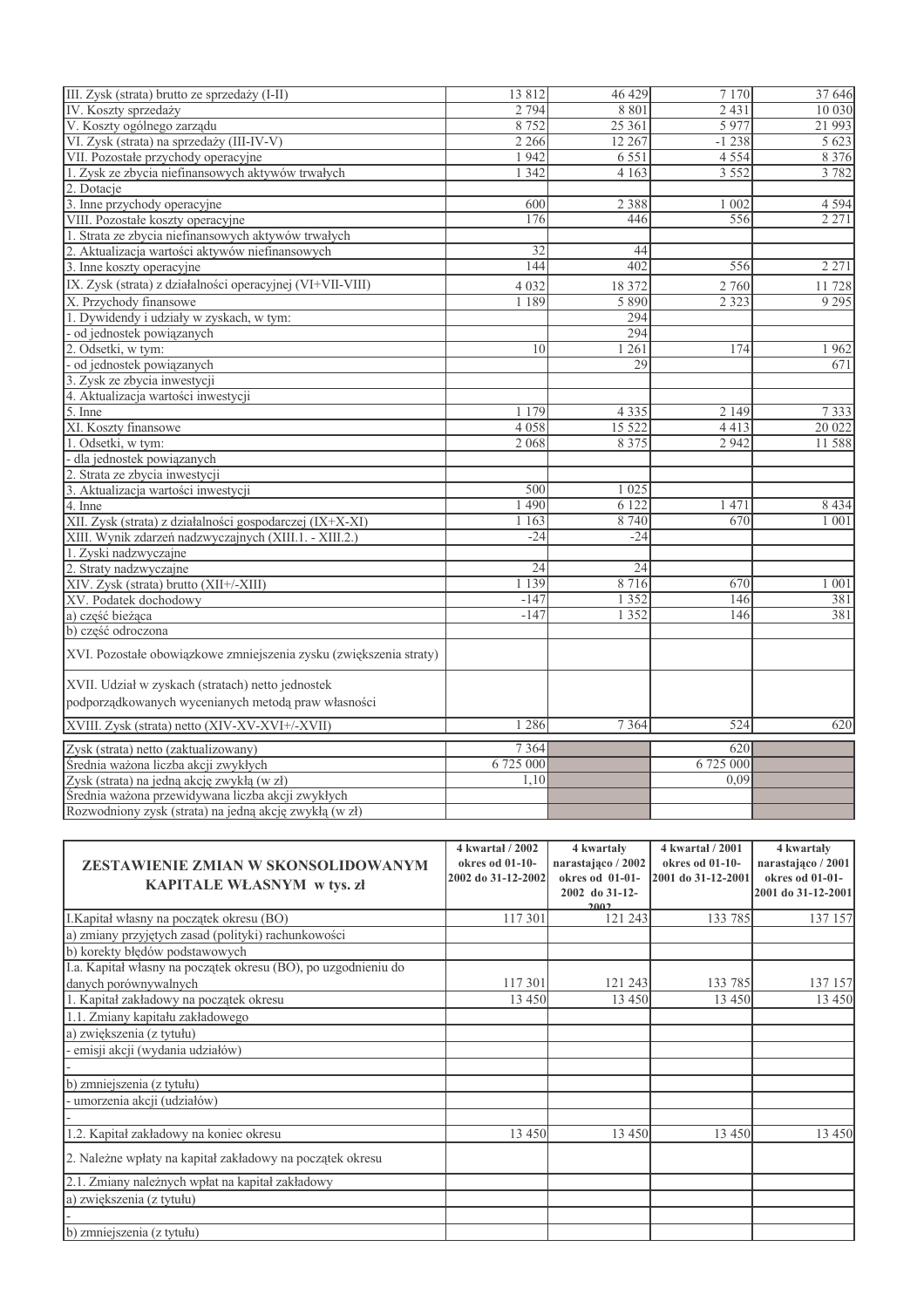| 2.2. Należne wpłaty na kapitał zakładowy na koniec okresu                                           |           |                        |         |                  |
|-----------------------------------------------------------------------------------------------------|-----------|------------------------|---------|------------------|
|                                                                                                     |           |                        |         |                  |
| 3. Akcje (udziały) własne na początek okresu                                                        | $-100020$ |                        |         |                  |
| 3.1. Zmiany akcji (udziałów) własnych<br>a) zwiększenia (z tytułu)                                  |           | $-100020$<br>$-100020$ |         |                  |
|                                                                                                     |           |                        |         |                  |
| b) zmniejszenia (z tytułu)                                                                          |           |                        |         |                  |
|                                                                                                     |           |                        |         |                  |
| 3.2. Akcje (udziały) własne na koniec okresu                                                        | $-10020$  | $-100020$              |         |                  |
| 4. Kapitał zapasowy na początek okresu                                                              | 35 797    | 35 794                 | 35 794  | 35 794           |
| 4.1. Zmiany kapitału zapasowego                                                                     |           |                        |         |                  |
| a) zwiększenia (z tytułu)                                                                           |           | 3                      |         |                  |
| emisji akcji powyżej wartości nominalnej                                                            |           |                        |         |                  |
| z podziału zysku (ustawowo)                                                                         |           |                        |         |                  |
| - z podziału zysku (ponad wymaganą ustawowo minimalną wartość)                                      |           |                        |         |                  |
| -likwidacja środków trwałych                                                                        |           | 3                      |         |                  |
|                                                                                                     |           |                        |         |                  |
| b) zmniejszenia (z tytułu)                                                                          |           |                        |         |                  |
| pokrycia straty                                                                                     |           |                        |         |                  |
|                                                                                                     |           |                        |         |                  |
| 4.2. Kapitał zapasowy na koniec okresu                                                              | 35 797    | 35 797                 | 35 794  | 35 794           |
| 5. Kapitał z aktualizacji wyceny na początek okresu                                                 | 268       | 271                    | 271     | 271              |
| 5.1. Zmiany kapitału z aktualizacji wyceny                                                          |           |                        |         |                  |
| a) zwiększenia (z tytułu)                                                                           |           |                        |         |                  |
|                                                                                                     |           |                        |         |                  |
| b) zmniejszenia (z tytułu)                                                                          |           | 3                      |         |                  |
| zbycia środków trwałych                                                                             |           |                        |         |                  |
|                                                                                                     |           |                        |         |                  |
| 5.2. Kapitał z aktualizacji wyceny na koniec okresu                                                 | 268       | 268                    | 271     | 271              |
| 6. Pozostałe kapitały rezerwowe na początek okresu                                                  | 84 794    | 84 174                 | 84 174  | 71 520           |
| 6.1. Zmiany pozostałych kapitałów rezerwowych<br>a) zwiększenia (z tytułu)                          |           | 620<br>620             |         | 12 654<br>12 654 |
| podzial zysku                                                                                       |           | 620                    |         | 12 654           |
|                                                                                                     |           |                        |         |                  |
| b) zmniejszenia (z tytułu)                                                                          |           |                        |         |                  |
|                                                                                                     |           |                        |         |                  |
| 6.2. Pozostałe kapitały rezerwowe na koniec okresu                                                  | 84 794    | 84 794                 | 84 174  | 84 174           |
| 7. Zysk (strata) z lat ubiegłych na początek okresu                                                 | 6 0 78    | 620                    | 96      | 16 122           |
| 7.1. Zysk z lat ubiegłych na początek okresu<br>a) zmiany przyjętych zasad (polityki) rachunkowości |           |                        |         |                  |
|                                                                                                     |           |                        |         |                  |
| b) korekty błędów podstawowych                                                                      |           |                        |         |                  |
| 7.2. Zysk z lat ubiegłych, na początek okresu, po uzgodnieniu do                                    |           |                        |         |                  |
| danych porównywalnych<br>a) zwiększenia (z tytułu)                                                  | 6 0 7 8   | 620                    | 96      | 16 122           |
| podziału zysku z lat ubiegłych                                                                      |           |                        |         |                  |
|                                                                                                     |           |                        |         |                  |
| b) zmniejszenia (z tytułu)                                                                          |           | 620                    |         | 16 122           |
| - podzial zysku                                                                                     |           |                        |         | 16 122           |
|                                                                                                     |           |                        |         |                  |
| 7.3. Zysk z lat ubiegłych na koniec okresu                                                          | 6 0 7 8   |                        | 96      |                  |
| 7.4. Strata z lat ubiegłych na początek okresu                                                      | 13 066    | 13 066                 |         |                  |
| a) zmiany przyjętych zasad (polityki) rachunkowości                                                 |           |                        |         |                  |
| b) korekty błędów podstawowych                                                                      | 13 066    | 13 066                 |         |                  |
| 7.5. Strata z lat ubiegłych na początek okresu, po uzgodnieniu do                                   |           |                        |         |                  |
| danych porównywalnych                                                                               | 13 066    | 13 066                 |         |                  |
| a) zwiększenia (z tytułu)<br>- przeniesienia straty z lat ubiegłych do pokrycia                     |           |                        |         |                  |
|                                                                                                     |           |                        |         |                  |
| b) zmniejszenia (z tytułu)                                                                          |           |                        |         |                  |
|                                                                                                     |           |                        |         |                  |
| 7.6. Strata z lat ubiegłych na koniec okresu                                                        | 13 066    | 13 066                 |         |                  |
| 7.7. Zysk (strata) z lat ubiegłych na koniec okresu                                                 |           |                        |         |                  |
| 8. Wynik netto                                                                                      | 1 2 8 6   | 7 3 6 4                | 524     | 620              |
| a) zysk netto                                                                                       | 1 2 8 6   | 7 3 6 4                | 524     | 620              |
| b) strata netto                                                                                     |           |                        |         |                  |
| c) odpisy z zysku                                                                                   |           |                        |         |                  |
| II. Kapitał własny na koniec okresu (BZ)                                                            | 118 587   | 118 587                | 134 309 | 134 309          |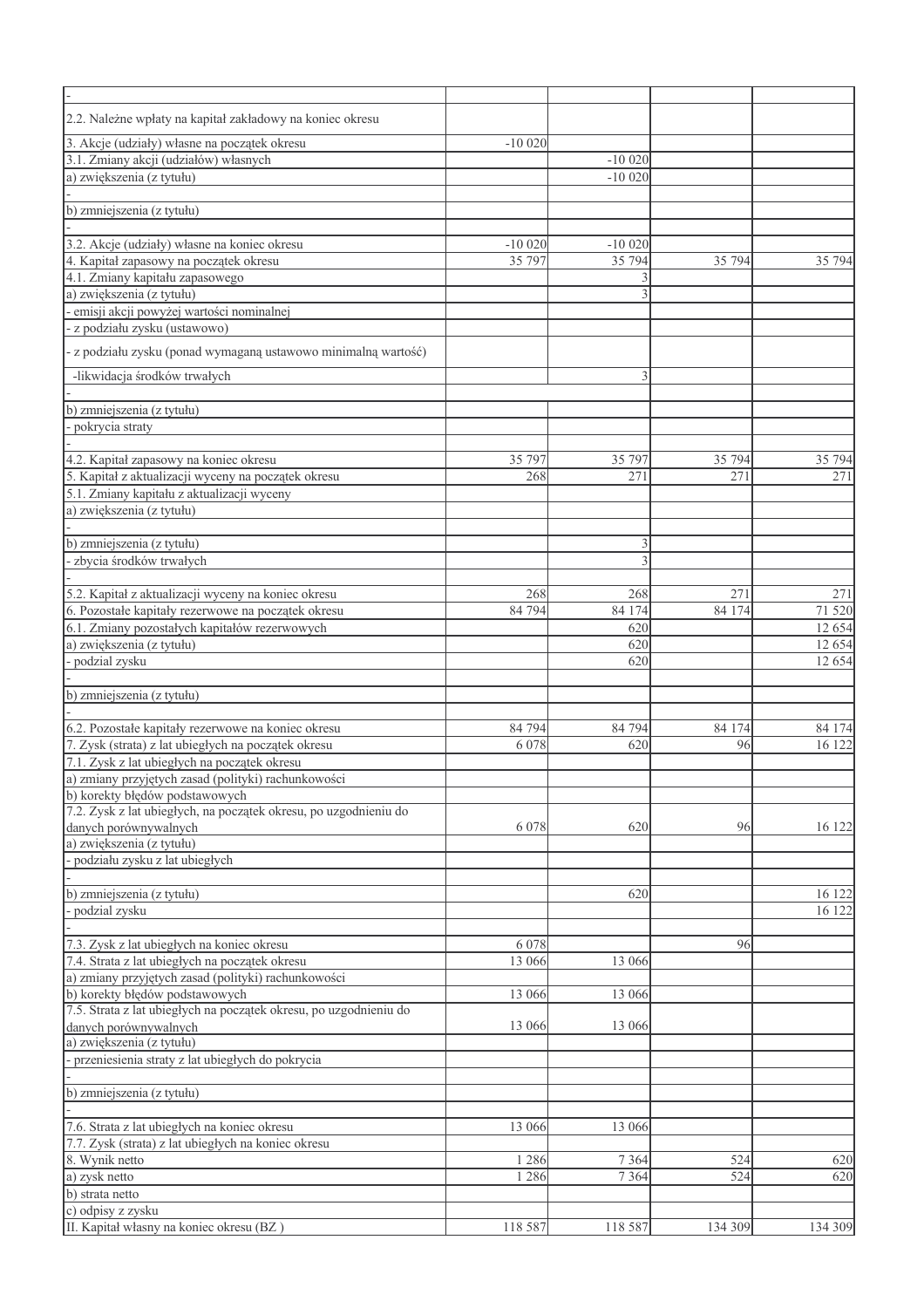| III. Kapitał własny, po uwzględnieniu proponowanego podziału zysku                                              |                                                           |                                                                               |                                                           |                                                                           |
|-----------------------------------------------------------------------------------------------------------------|-----------------------------------------------------------|-------------------------------------------------------------------------------|-----------------------------------------------------------|---------------------------------------------------------------------------|
| (pokrycia straty)                                                                                               |                                                           |                                                                               |                                                           |                                                                           |
| RACHUNEK PRZEPŁYWU ŚRODKÓW<br>PIENIĘŻNYCH w tys. zł                                                             | 4 kwartał / 2002<br>okres od 01-10-<br>2002 do 31-12-2002 | 4 kwartały<br>narastająco / 2002<br>okres od 01-01-<br>2002 do 31-12-<br>2002 | 4 kwartał / 2001<br>okres od 01-10-<br>2001 do 31-12-2001 | 4 kwartały<br>narastająco / 2001<br>okres od 01-01-<br>2001 do 31-12-2001 |
| A. Przepływy środków pieniężnych z działalności operacyjnej - metoda                                            |                                                           |                                                                               |                                                           |                                                                           |
| pośrednia                                                                                                       | 3 5 6 6                                                   | 48 5 29                                                                       | 3 2 3 3                                                   | 24 019                                                                    |
| I. Zysk (strata) netto<br>II. Korekty razem                                                                     | 1 2 8 6<br>2 2 8 0                                        | 7364<br>41 165                                                                | 524<br>2 7 0 9                                            | 620<br>23 399                                                             |
|                                                                                                                 |                                                           |                                                                               |                                                           |                                                                           |
| 1. Udział w (zyskach) stratach netto jednostek podporządkowanych<br>wycenianych metodą praw własności           |                                                           |                                                                               |                                                           |                                                                           |
| 2. Amortyzacja                                                                                                  | 5 4 9 2                                                   | 20 9 20                                                                       | 5 1 6 6                                                   | 24 4 9 6                                                                  |
| 13.<br>(Zyski) straty z tytułu różnic kursowych                                                                 | 12                                                        | 12                                                                            | $-1,506$                                                  | $-1506$                                                                   |
| Odsetki i udziały w zyskach (dywidendy)<br>14.                                                                  | 1 4 9 1<br>$-6782$                                        | 6832<br>$-6449$                                                               | 2 1 6 8<br>$-3009$                                        | 10 832<br>$-2952$                                                         |
| (Zysk) strata z działalności inwestycyjnej<br>6. Zmiana stanu rezerw                                            | 257                                                       | $-672$                                                                        | 160                                                       | $-1842$                                                                   |
| 7. Zmiana stanu zapasów                                                                                         | $-21017$                                                  | $-11762$                                                                      | $-4772$                                                   | $-6233$                                                                   |
| 8. Zmiana stanu należności                                                                                      | 5614                                                      | 10 004                                                                        | 912                                                       | $-16267$                                                                  |
| 9. Zmiana stanu zobowiązań krótkoterminowych, z wyjątkiem                                                       |                                                           |                                                                               |                                                           |                                                                           |
| pożyczek i kredytów                                                                                             | 17 770                                                    | 28 0 54                                                                       | 4 0 5 1                                                   | 19 867                                                                    |
| 10. Zmiana stanu rozliczeń międzyokresowych                                                                     | $-2$                                                      | $-1918$                                                                       | $-461$                                                    | $-2996$                                                                   |
| 11. Inne korekty                                                                                                | $-555$                                                    | $-3856$                                                                       |                                                           |                                                                           |
| III. Przepływy pieniężne netto z działalności operacyjnej (I+/-II)                                              | 3 5 6 6                                                   | 48 5 29                                                                       | 3 2 3 3                                                   | 24 019                                                                    |
| B. Przepływy środków pieniężnych z działalności inwestycyjnej                                                   | 3 8 7 4                                                   | $-14595$                                                                      | 275                                                       | $-13117$                                                                  |
| I. Wpływy                                                                                                       | 14 0 24                                                   | 12910                                                                         | 3 5 4 4                                                   | 4 4 8 1                                                                   |
| 1. Zbycie wartości niematerialnych i prawnych oraz rzeczowych                                                   |                                                           |                                                                               |                                                           |                                                                           |
| aktywów trwałych                                                                                                | 11 235                                                    | 11 300                                                                        | 3 3 6 5                                                   | 3 8 0 7                                                                   |
| 2. Zbycie inwestycji w nieruchomości oraz wartości niematerialne i                                              |                                                           |                                                                               |                                                           |                                                                           |
| prawne                                                                                                          |                                                           |                                                                               |                                                           |                                                                           |
| 3. Z aktywów finansowych, w tym:<br>a) w jednostkach powiązanych                                                | 380<br>380                                                | 640<br>640                                                                    | 100<br>41                                                 | 674<br>41                                                                 |
| - zbycie aktywów finansowych                                                                                    |                                                           |                                                                               | 41                                                        | 41                                                                        |
| - dywidendy i udziały w zyskach                                                                                 | 294                                                       | 294                                                                           |                                                           |                                                                           |
| - spłata udzielonych pożyczek długoterminowych                                                                  |                                                           |                                                                               |                                                           |                                                                           |
| - odsetki                                                                                                       | 86                                                        | 86                                                                            |                                                           |                                                                           |
| - inne wpływy z aktywów finansowych                                                                             |                                                           | 260                                                                           |                                                           |                                                                           |
| b) w pozostałych jednostkach                                                                                    |                                                           |                                                                               | 59                                                        | 633                                                                       |
| - zbycie aktywów finansowych<br>dywidendy i udziały w zyskach                                                   |                                                           |                                                                               |                                                           |                                                                           |
| - spłata udzielonych pożyczek długoterminowych                                                                  |                                                           |                                                                               |                                                           |                                                                           |
| - odsetki                                                                                                       |                                                           |                                                                               | 59                                                        | 633                                                                       |
| - inne wpływy z aktywów finansowych                                                                             |                                                           |                                                                               |                                                           |                                                                           |
| 4. Inne wpływy inwestycyjne                                                                                     | 2 4 0 9                                                   | 970                                                                           | 79                                                        |                                                                           |
| II. Wydatki                                                                                                     | $-10150$                                                  | $-27505$                                                                      | $-3269$                                                   | $-17598$                                                                  |
| 1. Nabycie wartości niematerialnych i prawnych oraz rzeczowych<br>aktywów trwałych                              | $-7049$                                                   | $-23168$                                                                      | $-3269$                                                   | $-16098$                                                                  |
| 2. Inwestycje w nieruchomości oraz wartości niematerialne i prawne                                              |                                                           |                                                                               |                                                           |                                                                           |
| 3. Na aktywa finansowe, w tym:<br>a) w jednostkach powiązanych                                                  | $-2971$<br>$-2971$                                        | $-4124$<br>$-4124$                                                            |                                                           | $-312$<br>$-312$                                                          |
| - nabycie aktywów finansowych                                                                                   | $-2971$                                                   | $-4124$                                                                       |                                                           | $-312$                                                                    |
| - udzielone pożyczki długoterminowe                                                                             |                                                           |                                                                               |                                                           |                                                                           |
| b) w pozostałych jednostkach                                                                                    |                                                           |                                                                               |                                                           |                                                                           |
| - nabycie aktywów finansowych                                                                                   |                                                           |                                                                               |                                                           |                                                                           |
| - udzielone pożyczki długoterminowe                                                                             |                                                           |                                                                               |                                                           |                                                                           |
| 4. Inne wydatki inwestycyjne                                                                                    | $-130$                                                    | $-213$                                                                        |                                                           | $-1188$                                                                   |
| III. Przepływy pieniężne netto z działalności inwestycyjnej (I-II)                                              | 3 8 7 4                                                   | $-14595$                                                                      | 275                                                       | $-13117$                                                                  |
| C. Przepływy środków pieniężnych z działalności finansowej                                                      | $-8798$                                                   | $-33702$                                                                      | $-3918$                                                   | $-11437$                                                                  |
| I. Wpływy                                                                                                       |                                                           |                                                                               | 1 507                                                     | 10855                                                                     |
| 1. Wpływy netto z emisji akcji (wydania udziałów) i innych<br>instrumentów kapitałowych oraz dopłat do kapitału |                                                           |                                                                               |                                                           |                                                                           |
| 2. Kredyty i pożyczki                                                                                           |                                                           |                                                                               |                                                           | 9 3 4 8                                                                   |
| 3. Emisja dłużnych papierów wartościowych                                                                       |                                                           |                                                                               |                                                           |                                                                           |
| 4. Inne wpływy finansowe                                                                                        |                                                           |                                                                               | 1 507                                                     | 1 507                                                                     |